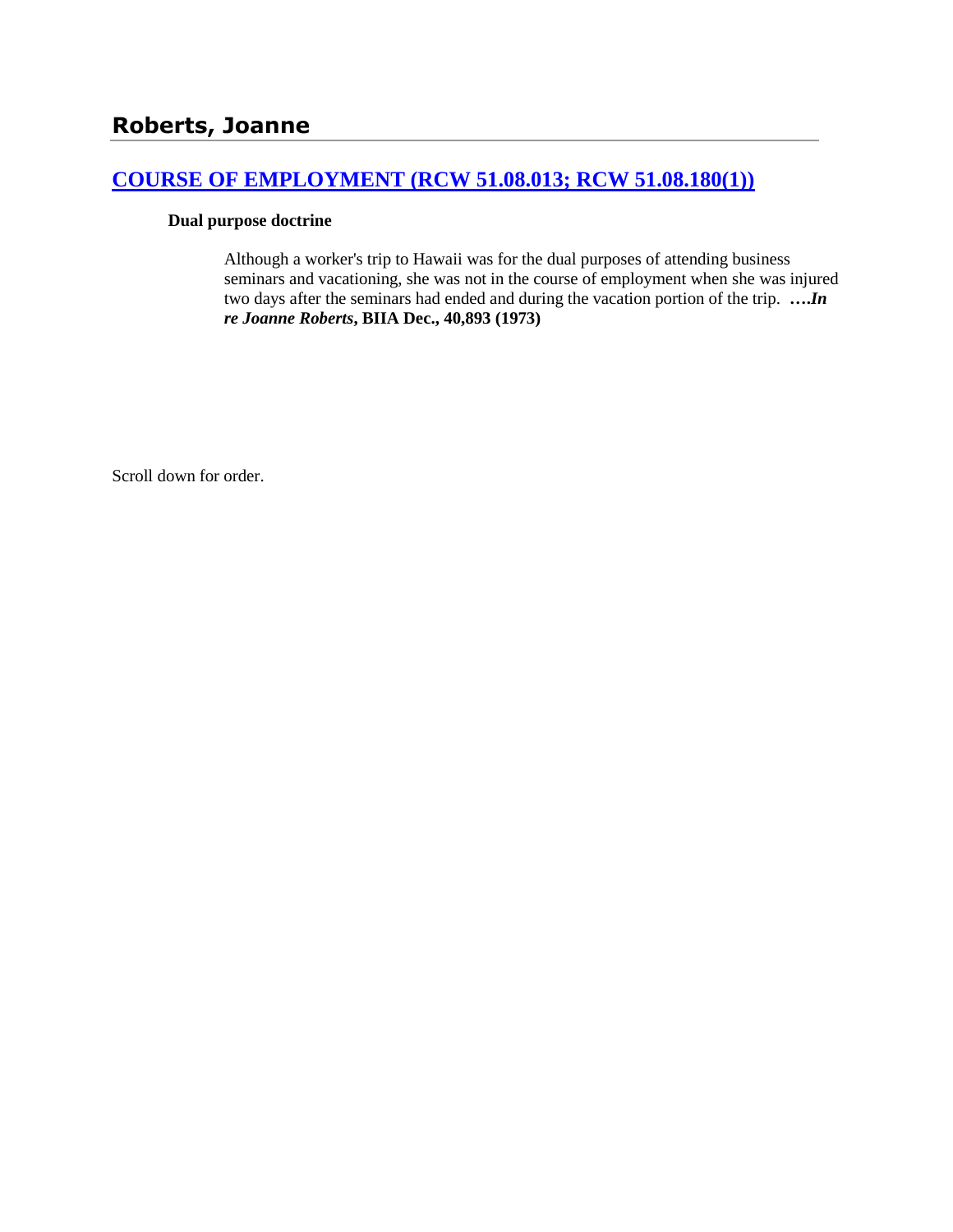### **BEFORE THE BOARD OF INDUSTRIAL INSURANCE APPEALS STATE OF WASHINGTON**

**)**

**IN RE: JOANNE W. ROBERTS ) DOCKET NO. 40,893**

**CLAIM NO. G-260764 ) DECISION AND ORDER**

APPEARANCES:

Claimant, Joanne W. Roberts, by Landerholm, Memovich, Lansverk, Whitesides, Marsh, Morse & Wilkinson, per Steven A. Memovich

Employer, Harman-Bellevue Fish & Chips, Inc., None

Department of Labor and Industries, by The Attorney General, per Robert L. DiJulio, Assistant

This is an appeal filed by the claimant on May 26, 1972, from an order of the Department of Labor and Industries dated May 10, 1972, which rejected this claim on the ground that at the time of the injury the claimant was not in the course of her employment. **SUSTAINED**.

## **DECISION**

Pursuant to RCW 51.52.104 and RCW 51.52.106, this matter is before the Board for review and decision on a timely Petition for Review filed by the Department of Labor and Industries to a Proposed Decision and Order issued by a hearing examiner for this Board on February 5, 1973, in which the order of the Department dated May 10, 1972, was reversed and the claim was remanded to the Department with instructions to allow the claim.

The issue presented by this appeal is the question of whether or not the claimant was in the course of her employment at the time she sustained an injury on February 15, 1971. In the Department order dated May 10, 1972, this question was resolved in the negative, and the claimant appeals.

The testimony in the record reveals that the claimant and her husband began operating a small restaurant in Bellevue, Washington, in February 1971; the arrangement being that the claimant's husband would advance \$8,000 to the Harman Corporation (the Harman Corporation being the sponsor of the project), and the net effect was that the claimant's husband purchased a franchise which would enable him to operate the restaurant. The claimant was utilized as an employee in the restaurant and was paid at the rate of \$2 an hour for her services.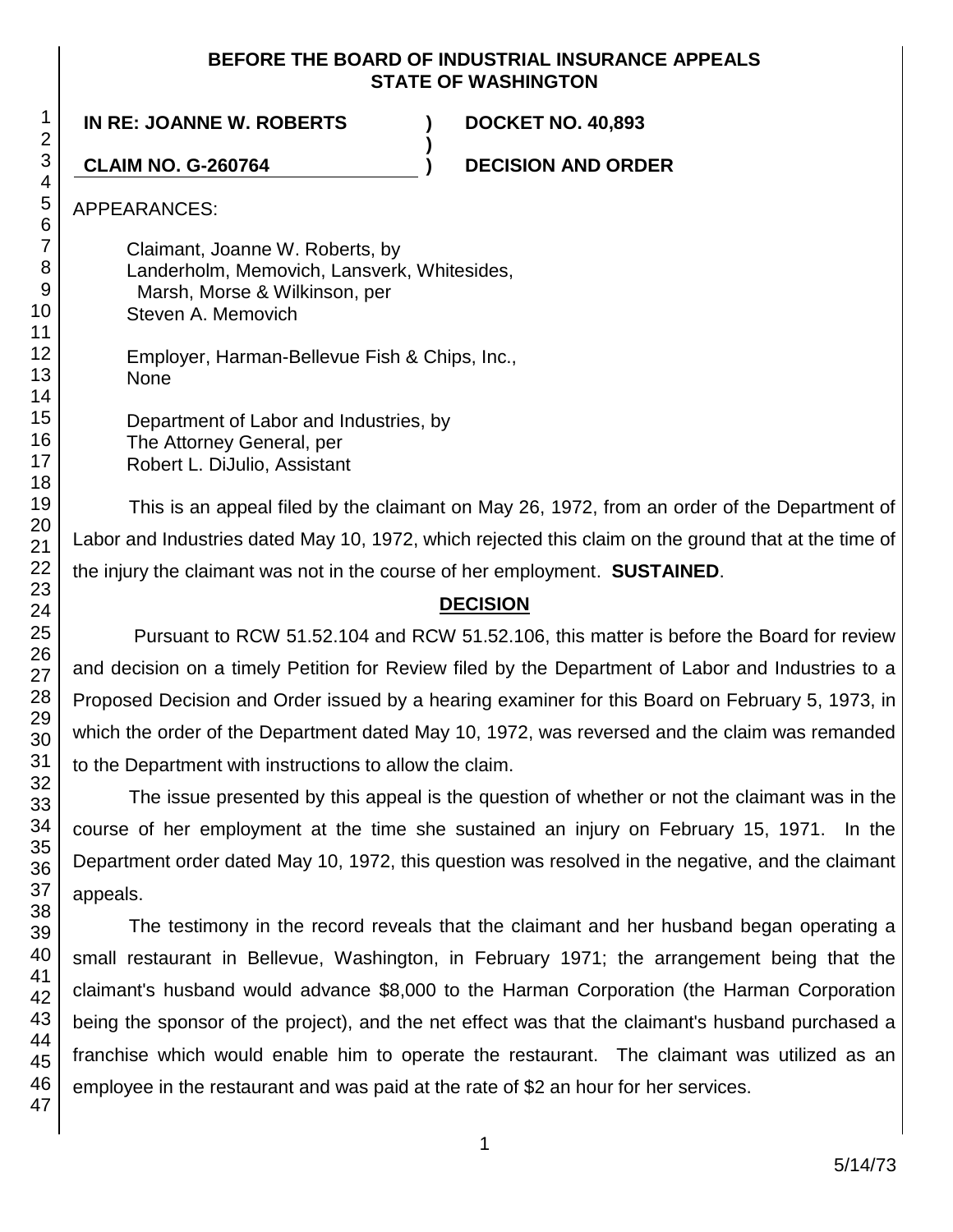The Harman Corporation had an arrangement with its various franchise holders whereby the franchise holders would attend yearly management seminars at various places designated by Harman. The claimant and her husband were notified that the seminars were to be conducted on the island of Oahu in Hawaii in February 1971. The seminars were conducted by the Harman Company. The testimony reveals that the claimant and her husband attended seminars at Honolulu, on the island of Oahu, for three successive mornings, this being on February 11, 12, and 13, 1971. On February 13, 1971, the seminars were concluded, but the Harman Corporation had made arrangements for its franchise holders to take a tour of the remainder of the Hawaiian Islands.

On February 15, 1971, the claimant and her husband were on a tour of the island of Hawaii and were quartered at the Kona Hilton Hotel. The claimant testified that while she was walking down a hallway of the hotel she slipped and injured her left knee on the marble floor. It was the testimony of the claimant's husband that the injury occurred at least two days after the seminars had been fully completed in Honolulu. There is no showing whatsoever that the claimant's presence at the Kona Hilton was either required or necessary, insofar as the sponsoring corporation was concerned. To the contrary, it was developed that the trip to the island of Hawaii was part of a pleasure tour which was a deviation from any employment purpose and was devoted to recreation and not to business purposes; thus, a frolic of the employee not required by the employer. The claimant testified that she did not receive any salary while she was in Hawaii on the trip.

As noted in the Department's Petition for Review, the trip by the claimant and her husband had a dual purpose; one was a vacation, and the second was to attend the seminars. The petition points out that at the time of the injury on February 15, 1971, the claimant was actually on a pleasure tour on the island of Hawaii. The petition further questions how a trip to the island of Hawaii and a stop at the Kona Hilton Hotel could inure to the benefit of the sponsoring corporation.

RCW 51.08.013 defines the term "acting in the course of employment." The definition of that term states in part that it means the workman "acting at his employer's direction or in the furtherance of his employer's busines . . ." In our opinion, the claimant's activities on the island of Hawaii at the time of her injury were a deviation from employment for personal reasons and do not fall within that portion of the definition quoted above, in that the claimant was clearly on a vacation trip or frolic of her own, which was not related to her employment activities at the restaurant in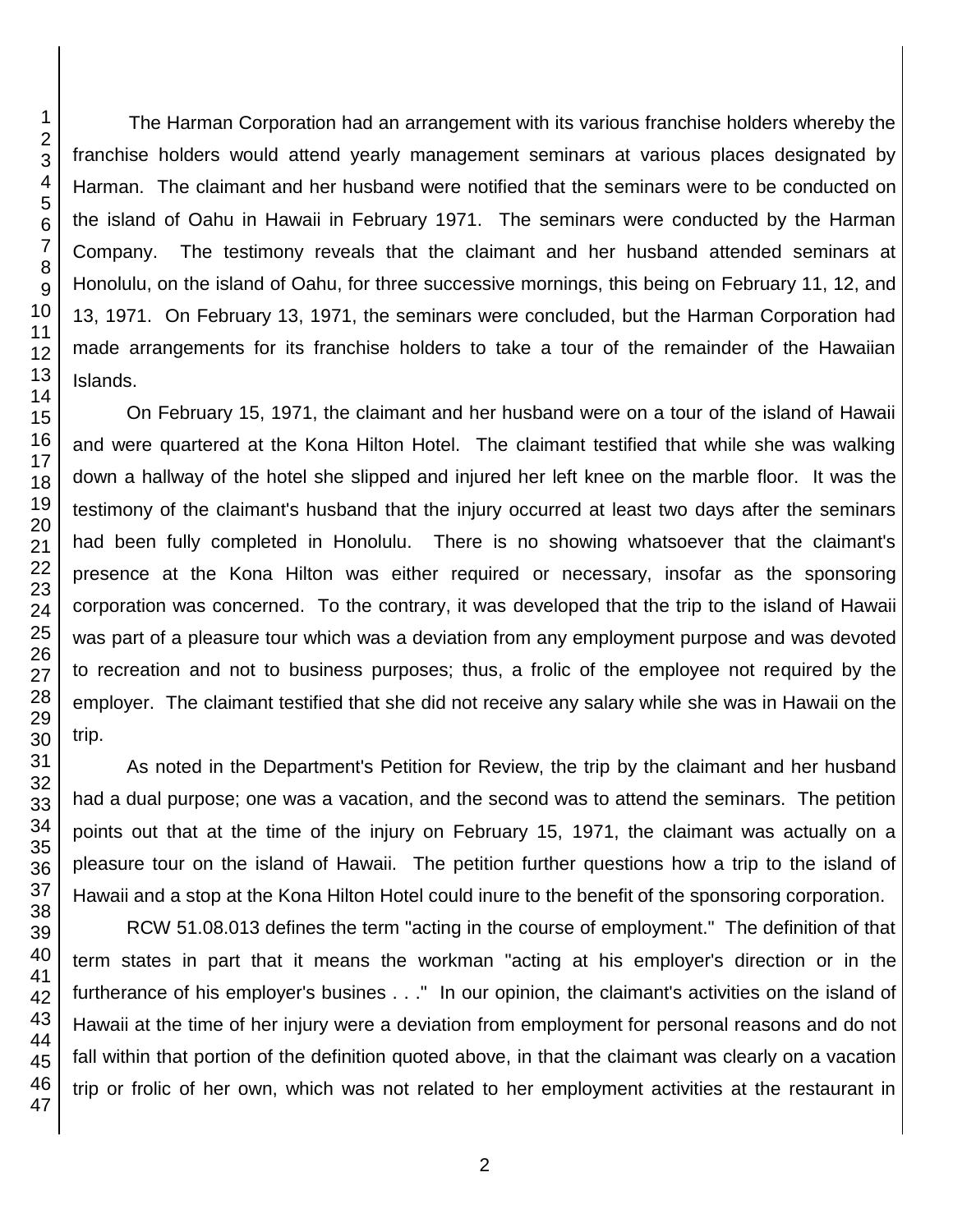Bellevue and was not related to the claimant's attendance at seminars on the island of Oahu two days previously, and she had not returned to the course of employment from her frolic before being injured. See Gray v. Department of Labor & Industries (1953), 43 Wn. 2d 578. In short, there is no showing that she was acting to the furtherance of the employer's business.

We accordingly conclude that the Department's order dated May 10, 1972, is correct and must be sustained.

### **FINDINGS OF FACT**

Based on the record before us, this Board finds as follows:

- 1. In November 1971, the Department of Labor and Industries received correspondence from the claimant, which was accepted as notification of the claim, alleging that the claimant had been injured on February 15, 1971. On February 9, 1972, a further letter was received by the Department of Labor and Industries from Steven A. Memovich, claimant's counsel, stating that such letter was a notification of her claim to protect her rights against the running of the statute of limitations. On February 15, 1972, an accident report was received by the Department of Labor and Industries, alleging that the claimant had sustained an industrial injury while in the course of her employment for Harman-Ballevue Fish & Chips, Inc. On May 10, 1972, the Department issued an order rejecting the claim on the grounds that at the time of her injury the claimant was not in the course of her employment. On May 26, 1972, the claimant filed her notice of appeal, and by an order dated June 2, 1972, this Board granted the appeal.
- 2. Appellate proceedings were conducted before the Board of Industrial Insurance Appeals and on February 5, 1973, a hearing examiner for this Board entered a Proposed Decision and Order in connection with this appeal. Thereafter, within the period of time provided by law, a Petition for Review was filed and the case referred to the Board for review as provided by RCW 51.52.106.
- 3. On February 15, 1971, the claimant herein was quartered at the Kona Hilton Hotel on the island of Hawaii. At that time, she was on a vacation tour which was undertaken on February 13, 1971, after a series of seminars had been held and concluded on the island of Oahu, in Hawaii. While the claimant was so engaged in a vacation tour on February 15, 1971, she fell in the lobby of her hotel and sustained an injury to her left knee. At the time of the injury, the claimant was not acting at her employer's direction or in the furtherance of her employer's business.

1